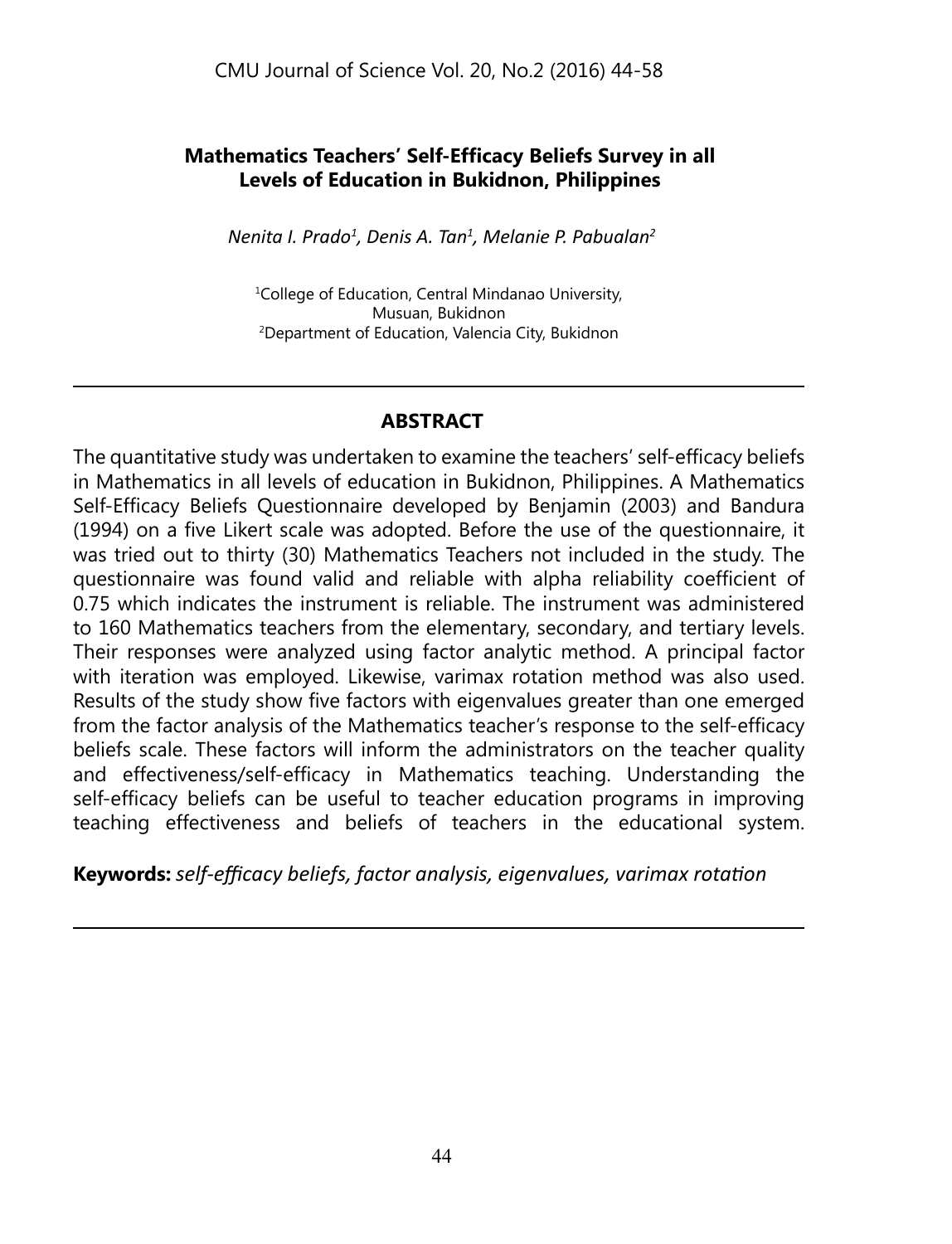#### **Introduction**

From the standpoint of human welfare, teaching is one of the most important professions. Teaching is also one of the most technical, difficult and challenging professions. It is also considered as the greatest of the arts because the medium is the human mind and spirit. Also, teaching as a profession requires strong and adequate preparation through attendance in a teacher training institutions.

In the study of Shavelson and Stern (1991), the teacher has changed from a paradigm on methodological framework of technical rationality, which was dominant up to the 1970's to one of "thinking teachers." Teachers instead of being technicians who apply instructions, are constructive who process information, make decisions, generate routines and practical knowledge, and have beliefs that influence their professional activity to a great extent as a consequence of pedagogical content knowledge. The teacher thinking paradigm has evolved recently toward a higher degree of compromise with the specific content that teachers teach (Anderson & Mitchener, 1994; Marcelo, 1993).

Sherman (1994) considers that together with general psycho-pedagogical knowledge and knowledge of the subject matter, teachers develop specific knowledge, which he termed pedagogical content knowledge, concerning the form of teaching their subject. The teacher is the mediator who transformed content into depictions comprehensible to the students. Teachers' strategies depend very much on the material being taught and their classroom practice and activities on the subject the reason being that any given material has certain associated beliefs and traditions about how to teach best and learn it (Stodalsky, 1991).

Several studies reported that the beliefs of a teacher in its capacity to teach influence their classroom practices. Researches in education further suggested that teachers' beliefs relate to their classroom practice (Thomson, 1992; Fang, 1996 & Kagan, 1992). More so, Broply & Good as cited by Fang (1996) stressed that a better understanding of teachers' beliefs system or conceptual base will improve the instructional effectiveness. It has claimed that teacher' beliefs in their abilities to instruct the learners influence the academic performance which are strong indicators of instructional effectiveness.

Bandura, in the study of Harms and Knoblock (2005) proposed that individual's beliefs or efficacy expectations are major determinants of activity choice, willingness to extend effort and persistence in works. Therefore, beliefs systems are described as dynamic in nature, undergoing change and restricting as individuals evaluate their beliefs against their experiences (Thomson, 1992). Moreover, Pajares (1992) contend that teacher's beliefs influence their perceptions and judgments, which, in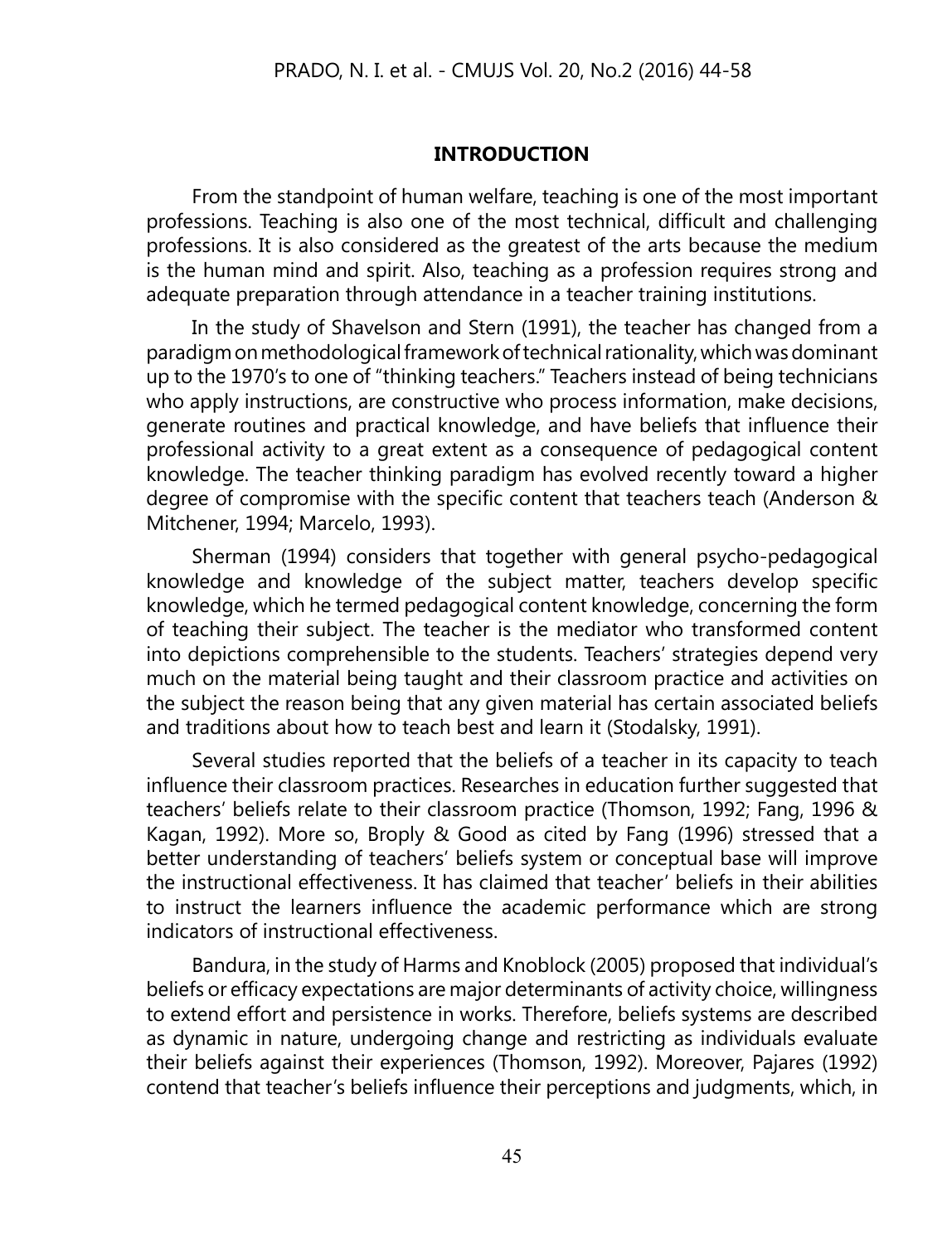turn, affect their behavior in the classroom. Furinghetti (2007) also point out, that teachers' beliefs are part of the knowledge for teaching, organized into a dynamic system, and in a dialectic relationship with practice.

Richardson (1996) highlights three major sources of teachers' beliefs: personal experience, experience with schooling and instructions, and experience with formal knowledge – both school subjects and pedagogical knowledge. It is argued that teachers may have been influenced by the way they acquired work-related knowledge in their first occupations, although without direct observations of their practice, it is impossible to confirm this according to Robson (2002).

Likewise, Posner, Strike, Hewson & Gertzog, as cited by Mira (2001) suggested that for existing beliefs to be replaced or reorganized, new beliefs need to the intelligible and appear plausible. In addition, the beliefs that teachers hold about the subject he is teaching and how it is learned is certainly influenced by the approaches he has learned from courses along this subject (Herrington & Cockcroft, 1992).

Munby (1994) stressed that poor teaching practices are linked to inadequate teacher beliefs about the subject matter. This is substantiated by Zallman and Emanual (1992) in their study that shows an evidence that teachers' beliefs influence their instructional practice and academic performance among the learners. The studies of Herrington and Cockcraft (1992) as well as that of Kajolan (1991), strongly support those classroom teachers' beliefs about the subject they are teaching being related to the way teachers teach the subject, and teachers' general classroom practice, Likewise, Richards and Killer (1994) point out that teachers adherence to a particular set of teaching beliefs/efficacy may affect instructional effectiveness among the learners.

A large and growing body of research data indicate that the preparation and ongoing professional development of teachers in Mathematics and Science needs rethinking and improvement on a large scale (Holmes Group, 1995; Hwang, 2003; National Research Council [NRC], 2001; National Science Foundation, 1996; Rodriguez, 1998; Sanders and Rivers, 1996; Wright et al., 1997; Wu, 2004). They found out that teacher preparation programs are characterized by a lack of coherence and articulation across the general education, science education and professional education curriculum strand (NRC, 1997,p. 9). Even though most programs require prospective elementary school teachers to have a major in a discipline other than education, few of them choose majors in mathematics and science. Within this trend of program designing, prospective teachers received inadequate preparation in certain subject areas, for instance, mathematics and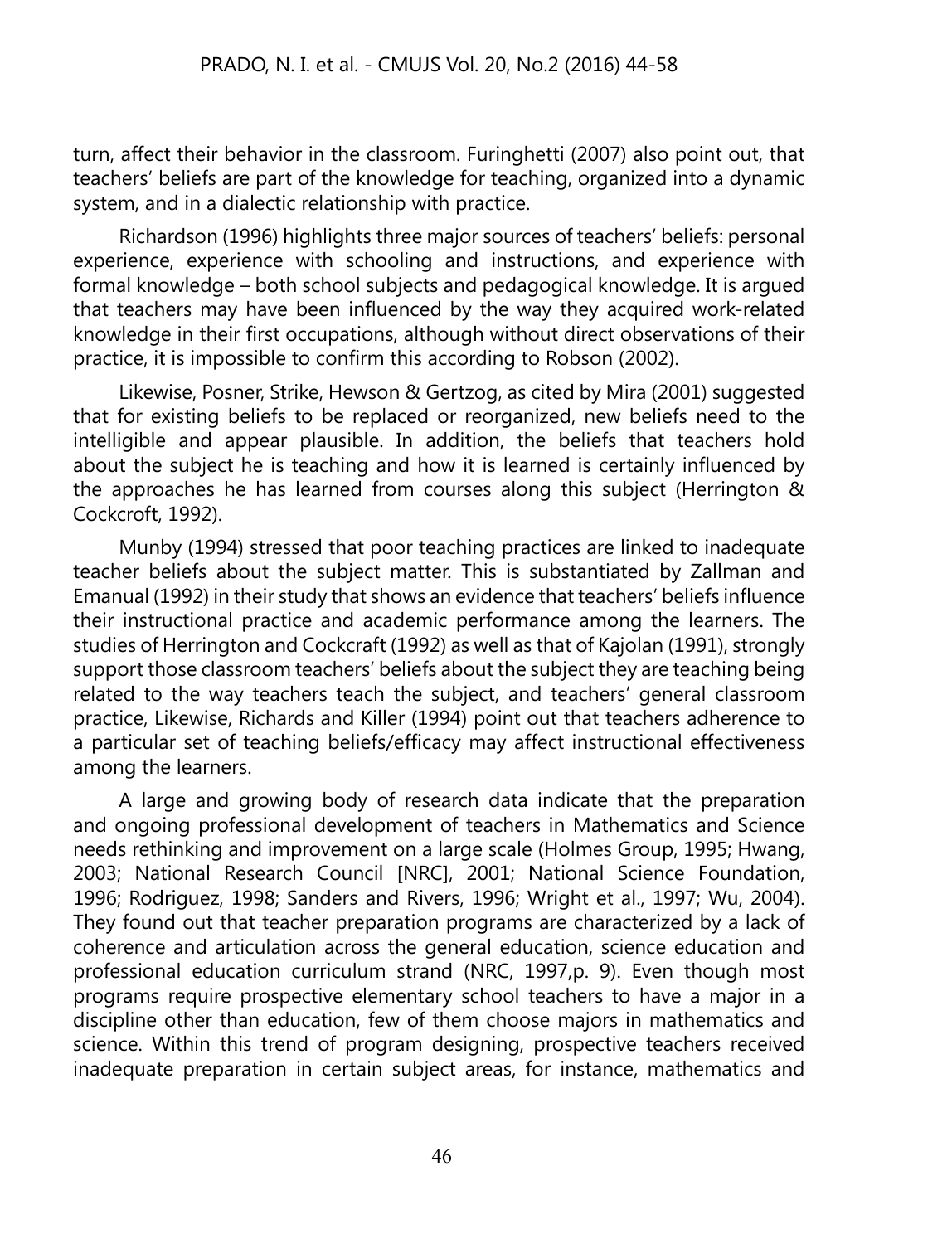science education. It led to the insufficiency of in-depth content knowledge and conceptual understanding and efficacy of mathematics and science needed for teaching these subjects effectively at all grade levels (Wu and Chang, 2005). Hence, this is the object of the study.

This study aimed to examine the mathematics teachers' self-efficacy beliefs in Bukidnon. Specifically, this study sought to: describe the mathematics teachers' self-efficacy beliefs; identify the constructs to describe the mathematics teachers' self-efficacy beliefs; and ascertain the factors used to describe the mathematics teachers' self-efficacy beliefs.

### **METHODOLOGY**

The study employed a quantitative research methodology. It applied both the constructivist and behaviorist theories of learning and teaching. The study was conducted in Bukidnon from both private and public elementary, secondary, tertiary and graduate levels of education. There are three (3) divisions of the Department of Education understudied: the Division of Bukidnon, Malaybalay City, and Valencia City.

Mathematics teachers from elementary and secondary schools were sampled using the multi-stage sampling technique while those from College and Graduate Schools used the purposive sampling. Based on the samples chosen, they were taken as respondents of the study for S.Y. 2010-2011.

In gathering the necessary data, permission was asked from the Regional Director of DepEd and CHED through a letter-request. Respondents were informed through a letter that they were chosen to take part in this undertaking, before giving them the questionnaires. They were given enough time to answer in order to obtain reliable results. The researchers personally distributed and retrieved the questionnaires from the respondents with the help of the DepEd supervisors and Presidents of each Institution.

After the data were gathered, they were scored and classified based on the problems of the study. Survey questionnaires were used to gather pertinent data. It covered the respondents' self-efficacy beliefs on teaching and learning of mathematics based on a 5-point Likert scale adopted from Benjamin (2003) and Bandura (1986). However, the scores were tried out to Mathematics Teachers not included in the study. The respondents were asked to respond to the list of items of importance in the teaching-learning process.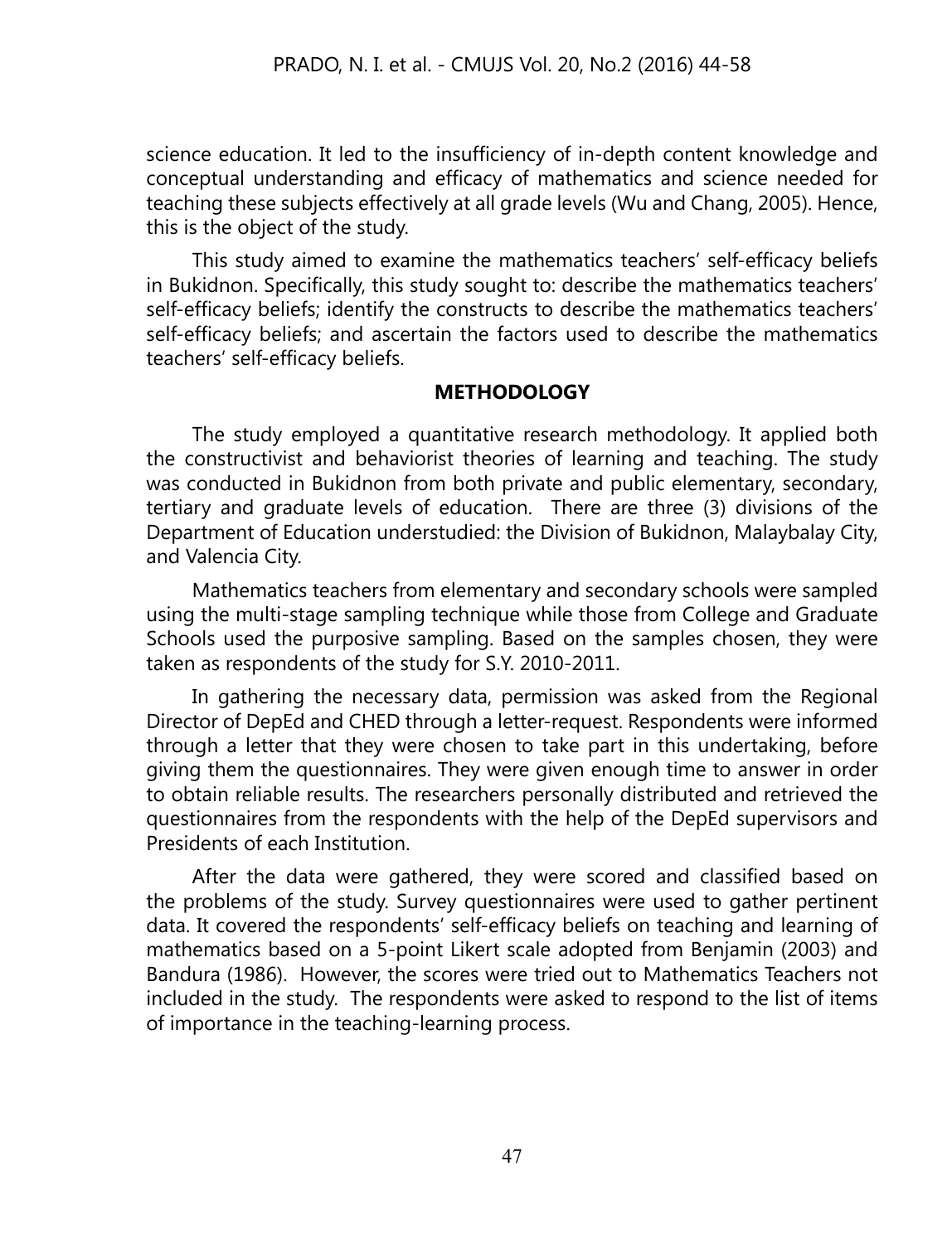The following scoring procedure was used:

| Range         | <b>Qualitative Description</b> |
|---------------|--------------------------------|
| 4.50-5.00     | <b>Strongly Agree</b>          |
| $3.50 - 4.49$ | Agree                          |
| $2.50 - 3.49$ | Uncertain                      |
| 1.50-2.49     | <b>Disagree</b>                |
| $1.00 - 1.49$ | <b>Strongly Disagree</b>       |
|               |                                |

Descriptive Statistics such as mean and standard deviation were used to establish the parameters of the study such as the respondent's self-efficacy beliefs. Factor Analysis was used to identify the constructs of mathematics teachers' selfefficacy beliefs. To ascertain the description of the teachers' beliefs and efficacy, the cluster of factors was described based on the review of related studies and literature conducted.

#### **RESULTS AND DISCUSSION**

Teaching is an extremely complex process. Research indicates the important role of teachers' self- efficacy beliefs about the teaching and learning of mathematics and how these connect with the practice of teaching mathematics. Table 1 shows the Mathematics Teachers' Self- Efficacy Beliefs. Of the forty-four (44) indicators, two (2) mathematics teachers strongly believed that "it is important to establish classroom control before one becomes too friendly with students" and "rewarding students for being good citizens is a good way to teach students to care about one another" with means of 4.60 and 4.54 respectively. These findings imply that mathematics teachers' self- efficacy beliefs conform with Ashton (1985) and Henson (2001) that teachers, with higher teaching efficacy, find teaching meaningful and rewarding, expect students to be successful, have positive attitudes about themselves and students, have a feeling of being in control and share their goals with students; and teacher efficacy is related to positive teaching behavior and student outcomes.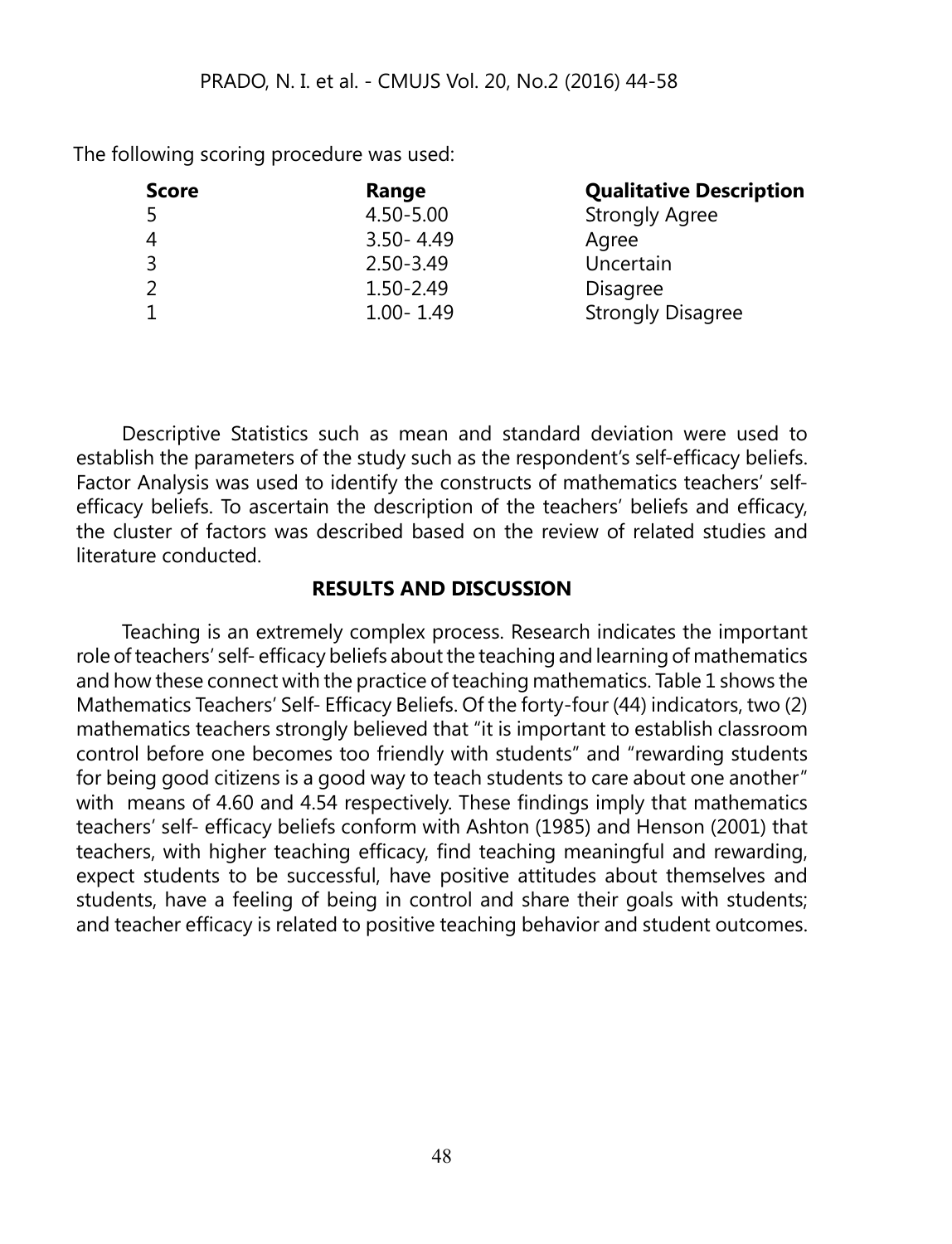#### Table 1 *Mathematics Teachers Self- Efficacy Beliefs*

| Indicators                                                                                                                           | Mean | Standard<br>Deviation | Qualitative<br>Description |
|--------------------------------------------------------------------------------------------------------------------------------------|------|-----------------------|----------------------------|
| 1. It is important that I establish classroom control before I become too<br>friendly with students.                                 | 4.60 | 0.7286                | <b>Strongly Agree</b>      |
| 2. I believe that expanding on students' ideas is an effective way to build<br>my curriculum.                                        | 4.10 | 0.7111                | Agree                      |
| 3. I like to make curriculum choices for students because they can't know<br>what they need to learn.                                | 2.39 | 0.8759                | Disagree                   |
| 4. I base student grades primarily on homework, quizzes, and tests.                                                                  | 3.58 | 0.8943                | Agree                      |
| 5. An essential part of my teacher role is supporting a student's family<br>when problems are interfering with a student's learning. | 3.39 | 0.9911                | Uncertain                  |
| 6. To be sure that I teach students all necessary content and skills, I<br>follow a textbook or workbook.                            | 3.70 | 0.8745                | Agree                      |
| 7. I teach subjects separately, although I am aware of the overlap of<br>content and skills.                                         | 3.30 | 0.8226                | Uncertain                  |
| 8. I wait for students to approach me before offering extra help.                                                                    | 2.85 | 0.7692                | Uncertain                  |
| 9. When there is a dispute between students in my classroom, I try to<br>intervene immediately to resolve the problem.               | 2.23 | 0.9626                | Disagree                   |
| 10. I believe students learn best when there is fixed schedule.                                                                      | 3.84 | 0.8799                | Agree                      |
| 11. I adjust my lesson plan based on results of homework assignments.                                                                | 4.04 | 0.8419                | Agree                      |
| 12. I make it a priority in my classroom to give students time to work<br>together when I am not directing them.                     | 3.64 | 0.1242                | Agree                      |
| 13. I encourage students to solve internal problems independently when<br>doing group work.                                          | 3.71 | 0.3028                | Agree                      |
| 14. I encourage students to discuss conflicts in group meetings.                                                                     | 3.72 | 0.6670                | Agree                      |
| 15. I immediately tell students the correct answers when they cannot<br>figure them out by themselves.                               | 3.05 | 0.9774                | Uncertain                  |
| 16. For assessment purposes, I am interested in what students can do<br>independently.                                               | 4.18 | 0.7229                | Agree                      |
| 17. I encourage students to resolve conflicts independently.                                                                         | 3.94 | 0.7689                | Agree                      |
| 18. I invite parents to volunteer in or visit my classroom almost any time.                                                          | 3.55 | 0.7140                | Agree                      |
| 19. I prefer to assess students informally through observations and<br>conferences.                                                  | 3.64 | 0.8429                | Agree                      |
| 20. I function in my classroom as a learner and partner in learning with<br>my students.                                             | 4.15 | 0.8103                | Agree                      |
| 21. I find that textbooks and other published materials are the best<br>sources for creating my curriculum.                          | 3.80 | 0.8527                | Agree                      |
| 22. I encourage parents to follow up on classroom activities with<br>students at home.                                               | 4.39 | 0.7267                | Agree                      |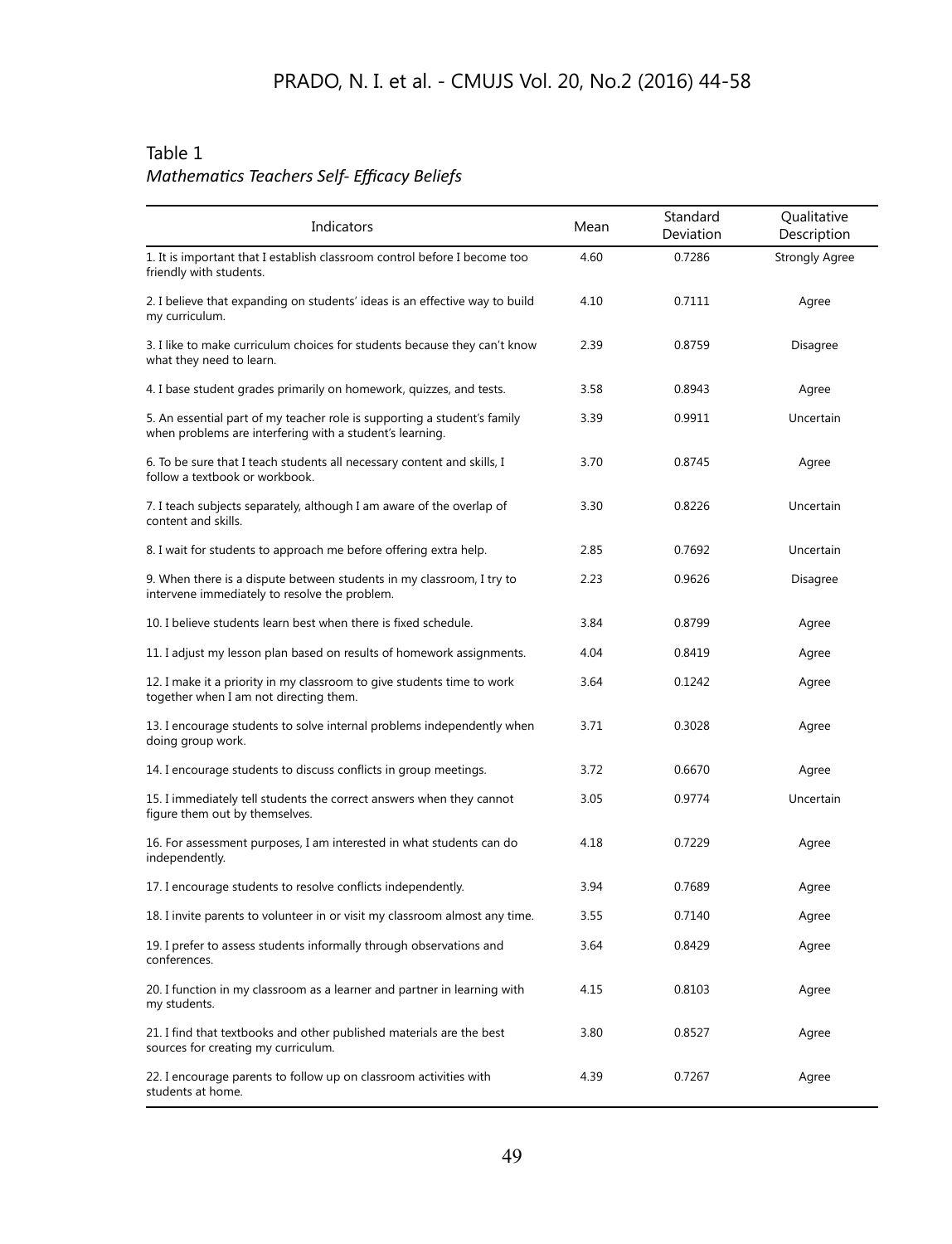| Indicators                                                                                                                                     | Mean | Standard<br>Deviation | Qualitative<br>Description |
|------------------------------------------------------------------------------------------------------------------------------------------------|------|-----------------------|----------------------------|
| 23. I encourage students to suggest ideas for arranging our classroom.                                                                         | 4.09 | 0.7914                | Agree                      |
| 24. It is more important for students to learn to obey rules than to make<br>their own decisions.                                              | 4.01 | 0.9417                | Agree                      |
| 25. When rules don't work, I change the rules based on my professional<br>judgment.                                                            | 2.23 | 0.8538                | Disagree                   |
| 26. I often create thematic units based on the student's interests and<br>ideas.                                                               | 3.80 | 0.7423                | Agree                      |
| 27. Rewarding students for being good citizens is a good way to teach<br>students to care about one another.                                   | 4.54 | 0.7460                | <b>Strongly Agree</b>      |
| 28. I encourage discussions of different opinions and reasons.                                                                                 | 4.33 | 0.7229                | Agree                      |
| 29. I believe students learn most effectively when learning tasks are<br>broken down into small sequential steps.                              | 4.19 | 0.7785                | Agree                      |
| 30. When children request my assistance, I turn the decision-making<br>responsibility back to the child.                                       | 3.16 | 0.7166                | Uncertain                  |
| 31. It is more effective to provide students with the information they<br>need to know, rather than encouraging them to experiment.            | 2.93 | 0.7647                | Uncertain                  |
| 32. I view conflicts between students as opportunities to foster their<br>social and moral development.                                        | 3.81 | 0.7647                | Agree                      |
| 33. It is very important that teachers enforce classroom rules once they<br>are established.                                                   | 4.40 | 0.6462                | Agree                      |
| 34. I believe that encouraging competition among students motivates<br>them to learn more.                                                     | 4.13 | 0.8146                | Agree                      |
| 35. I encourage students to monitor their own behaviors rather than<br>comply with my authority.                                               | 3.79 | 0.8325                | Agree                      |
| 36. When the mathematics grades of students improve, it is most often<br>due to their teacher having found a more effective teaching approach. | 3.80 | 0.8745                | Agree                      |
| 37. I know the steps necessary to teach mathematics concepts<br>effectively.                                                                   | 4.03 | 0.7685                | Agree                      |
| 38. I am not very effective in monitoring mathematics experiments.                                                                             | 3.49 | 0.8687                | Agree                      |
| 39. If students are underachieving in mathematics, it is most likely due to<br>ineffective teaching.                                           | 3.33 | 0.7374                | Uncertain                  |
| 40. I generally teach mathematics ineffectively.                                                                                               | 3.99 | 0.9179                | Agree                      |
| 41. The inadequacy of a student's mathematics background can be<br>overcome by good teaching.                                                  | 2.04 | 0.8927                | Disagree                   |
| 42. I wonder if I have the necessary skills to teach mathematics.                                                                              | 3.59 | 0.7078                | Agree                      |
| 43. Effectiveness in mathematics teaching has little influence on the<br>achievement of students with low motivation.                          | 3.11 | 0.7360                | Uncertain                  |
| 44. When teaching mathematics, I usually welcome student questions.                                                                            | 1.78 | 0.8684                | Disagree                   |
| <b>TOTAL MEAN</b>                                                                                                                              | 3.60 |                       | Agree                      |

| Legend: |               |                          |    |
|---------|---------------|--------------------------|----|
|         | $4.51 - 5.0$  | = Strongly Agree (SA)    |    |
|         | $3.51 - 4.50$ | $=$ Agree (A)            |    |
|         | $2.51 - 3.5$  | $=$ Uncertain (U)        |    |
|         | $1.51 - 2.5$  | $= Disagree(D)$          | 50 |
|         | $1.0 - 1.5$   | = Strongly Disagree (SD) |    |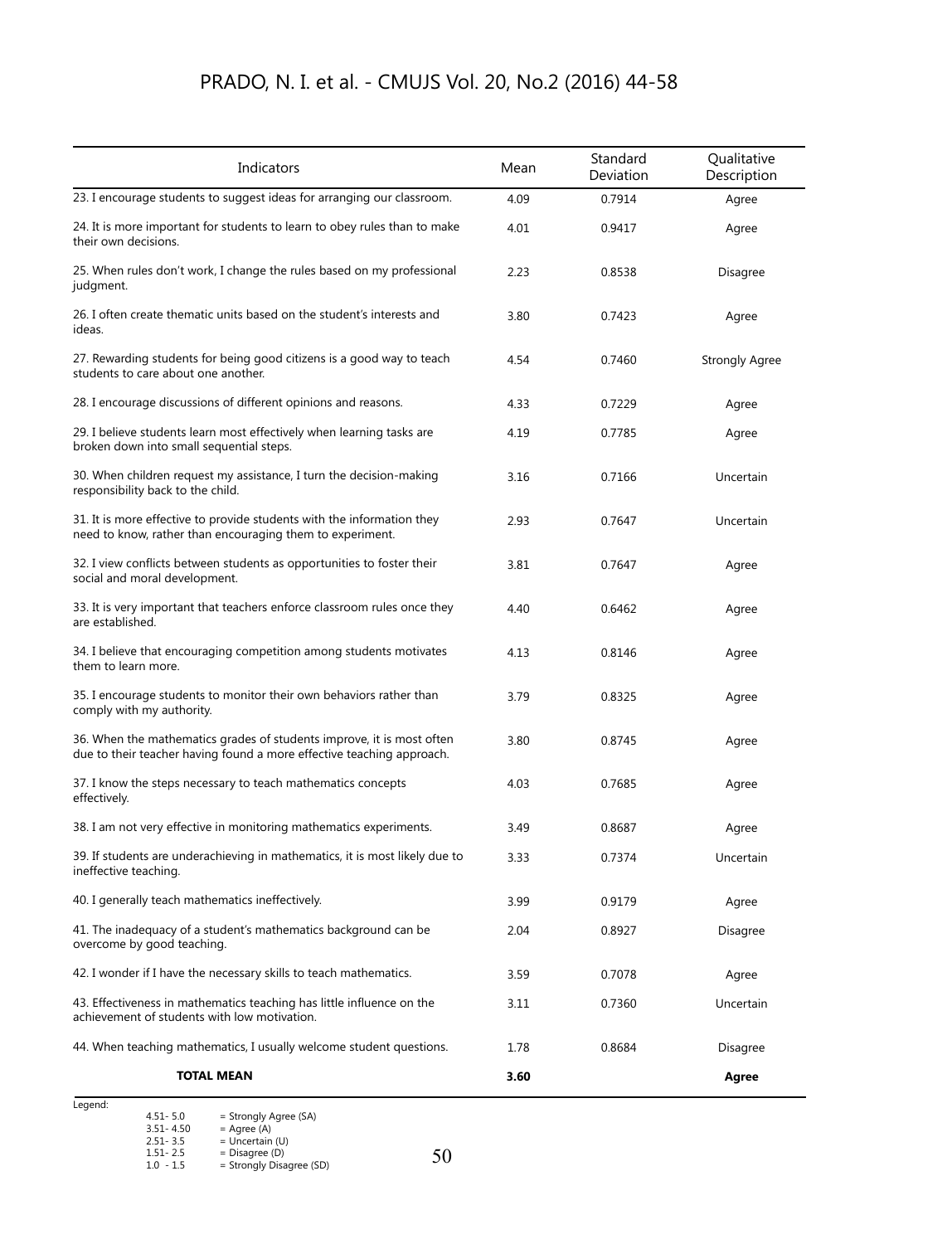The other indicators for mathematics teacher efficacy beliefs are as follows: "It is very important that teachers enforce classroom rules once they are established";" I encourage parents to follow-up on classroom activities with students at home"; "I encourage discussions of different opinions and reasons";" I believe students learn most effectively when learning tasks are broken down into small sequential steps"; "For assessment purposes, I am interested in what students can do independently"; "I function in my classroom as a learner and partner in learning with my students"; and "I believe that encouraging competition among students motivates them to learn more." This implies that teachers were agreeable with the statements in the questionnaire. This means that the Mathematics teacher self-efficacy beliefs survey is a good instrument in evaluating the constructs on Mathematics teacher's selfefficacy beliefs as shown in Table 1.

However, there were three (3) indicators where the Mathematics teachers disagree. These are: "When rules don't work, I change the rules based on my own professional judgment"; "Where there is a dispute between students in my classroom, I try to intervene immediately to solve the problem"; "I like to make curriculum choices for students because they can't know what they need to learn"; "The inadequacy of a student's mathematics background can be overcome by good teaching"; and " When teaching mathematics, I usually welcome student questions". These findings indicate that mathematics teachers are adhering to the constructivist management since they always involve others in their activities especially in solving problems. This finds support on Benjamin (2003). On the other hand, there were indicators where the mathematics teachers were not certain. These are: "An essential part of my teacher role is supporting a students' family when problems are interfering with students learning"; "I teach subjects separately, although I am aware of the overlap of content and skills"; I immediately tell students the correct answer when they cannot figure them out by themselves"; "When children request my assistance, I turn the decision-making responsibility back to the child"; "It is more effective to provide students with the information they need to know, rather than encouraging them to experiment"; "If students are underachieving in mathematics, it is most likely due to ineffective teaching, and lastly, "Effectiveness in mathematics teaching has little influence on the achievement of students with low motivation".

On the whole, the mathematics teachers were agreeable with the statements in the questionnaire. These findings imply that the Mathematics teachers' selfefficacy beliefs survey is a good instrument for assessing teachers' self-efficacy beliefs.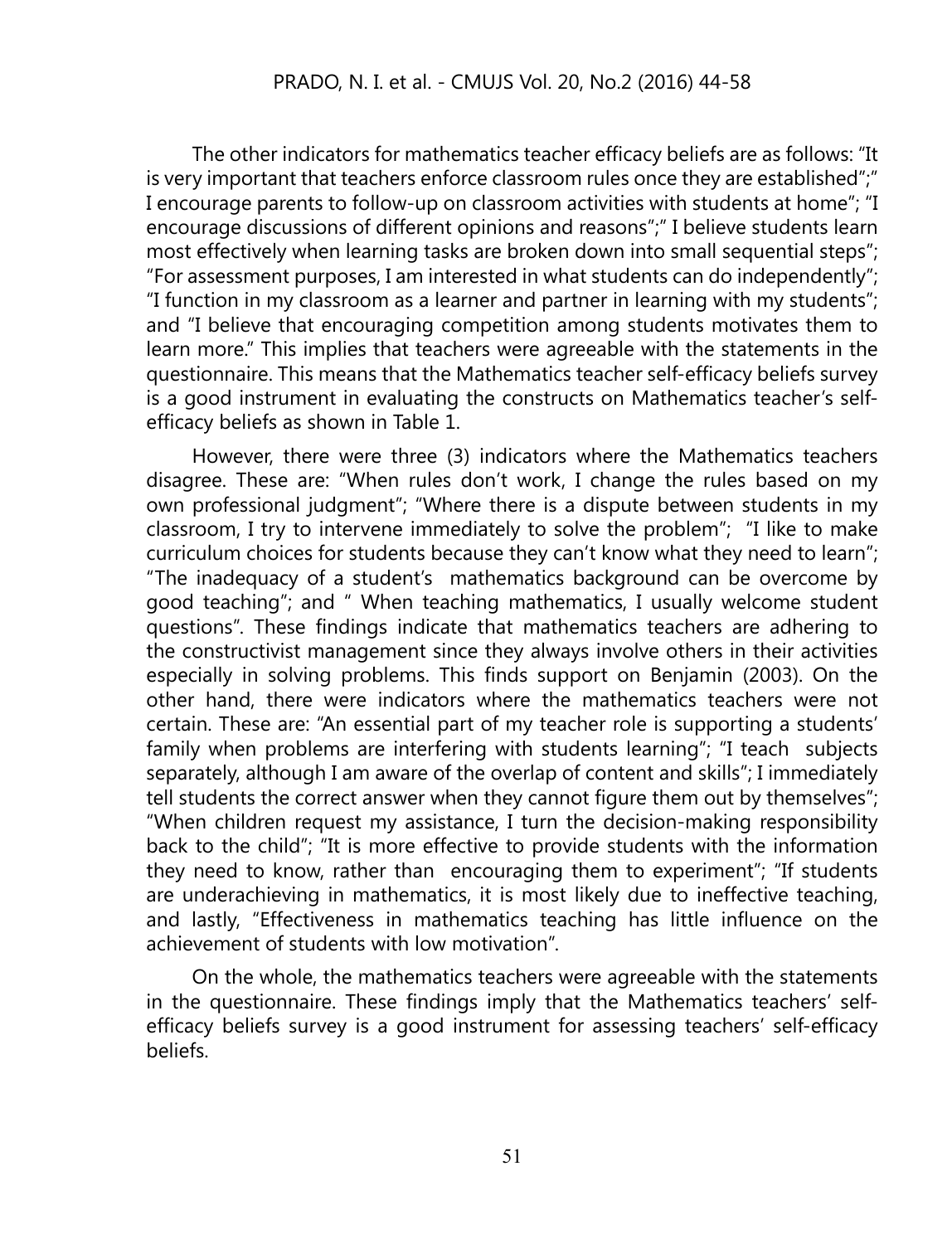Table 2 shows the Kaiser-Meyer-Olkin (KMO) measure of sampling adequacy. As can be gleaned from the table, the KMO value of 0.690 shows the sampling is adequate since it is greater than the standard value of 0.600. This further indicates that the questionnaire is a sufficient tool in measuring the Mathematics teachers' self-efficacy beliefs.

#### Table 2 *Kaiser-Meyer-Olkin Measure of Sampling Adequacy*

| KMO Measure of Sampling<br>Adequacy |                         | 0.676   |
|-------------------------------------|-------------------------|---------|
| Barlett's Test of Sphericity        | Approximated Chi-Square | 2111.04 |
|                                     | Degrees of Freedom      | 946     |
|                                     | Significance Level      | .000    |

Table 3 reflects the principal component analysis which yielded five (5) factors with eigenvalues ranging from 1.808 to 6.251. The factors were rotated to a final solution using varimax method. These are extracted in a mechanical manner, and thus, not all of the factors are necessarily relevant since only factors with eigenvalues greater than or equal to 1.0 are significantly relevant and dimensional factors. Guilford, as cited by Amaza (1999), recommends factor analysis as the valid test for unidimensionality were it could cluster generated data by many statements into five or more groups.

| Eigenvalue | Percentage of<br>Variance | Cumulative Percent<br>of Variance |
|------------|---------------------------|-----------------------------------|
| 6.251      | 14.207                    | 14.207                            |
| 3.224      | 7.327                     | 21.534                            |
| 2.238      | 5.087                     | 26.621                            |
| 2.107      | 4.788                     | 31.409                            |
| 1.808      | 4.109                     | 35.517                            |
|            |                           |                                   |

Table 3 *Eigenvalues and Percent of Variance Explained*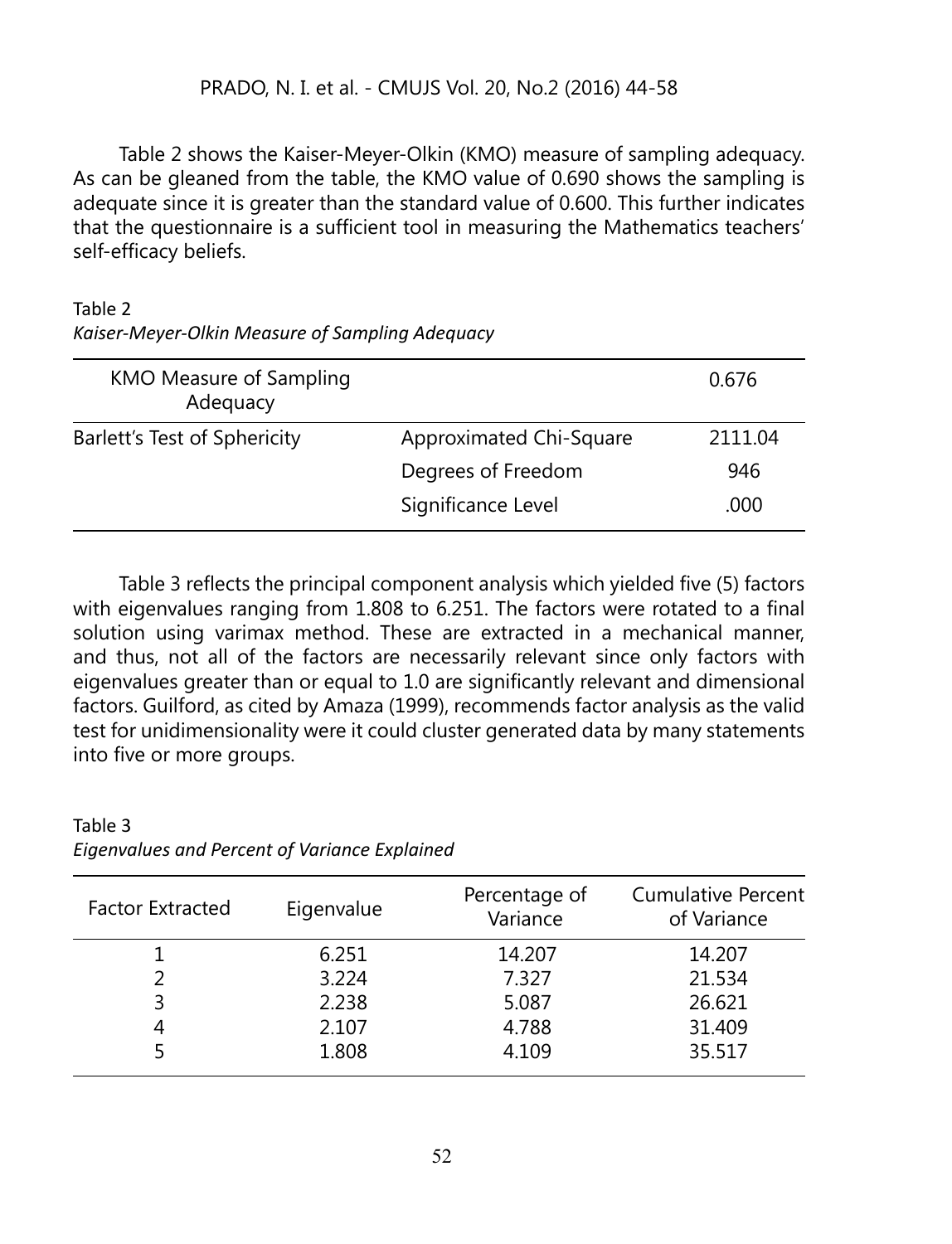Results of the study revealed that out of seventy-three (73) items subjected to reliability analysis, only forty-four (44) items were left and included for the scale in Table 4. The overall scale recorded a reliability alpha coefficient of 0.75. These findings imply that the scale is reliable for assessing Mathematics Teachers' Self-Efficacy Beliefs.

Therefore, the Mathematics Teachers' Self-Efficacy Beliefs Survey Scale used in this study is a good measure since all the items measure in the same direction with high item-total-correlation coefficient. This is in consonance with Amaza (1999).

The forty-four (44) items that were left with correlation coefficients 0.30 and above were grouped according to their construct. Table 4 shows the different constructs of the Mathematics Teachers' Self-Efficacy Beliefs. Data shows five (5) constructs with significant factor loadings. This confirms the study of Talisayon (1994) which revealed that all factors with values of 0.40 and above could be employed for evaluating the Mathematics Teachers Self-Efficacy Beliefs.

The rotated factors that were clustered as the self-efficacy beliefs of Mathematics Teachers namely: Behaviorist Teaching, Constructivist Teaching, Behaviorist Management, Constructivist Management and Professional Abilities. The four (4) factors were in agreement with Benjamin (2003) with an addition of one construct on Professional Abilities/ Teaching Effectiveness.

| Construct 1- Behaviorist Teaching                                                                                    | Significant Factor<br>Loading | Qualitative<br>Description |
|----------------------------------------------------------------------------------------------------------------------|-------------------------------|----------------------------|
| 28. I encourage discussions of different opinions<br>and reasons.                                                    | 0.824                         | Excellent                  |
| 29. I believe students learn most effectively<br>when learning tasks are broken down into small<br>sequential steps. | 0.701                         | Very Good                  |
| 26. I often create thematic units based on the<br>student's interests and ideas.                                     | 0.519                         | Fair                       |
| 45. When teaching science, I usually welcome<br>student questions.                                                   | 0.478                         | Fair                       |
| 16. For assessment purposes, I am interested in<br>what students can do independently.                               | 0.393                         | Poor                       |

#### Table 4

*Factor Analysis of the Mathematics Teachers Beliefs and Efficacy Scale*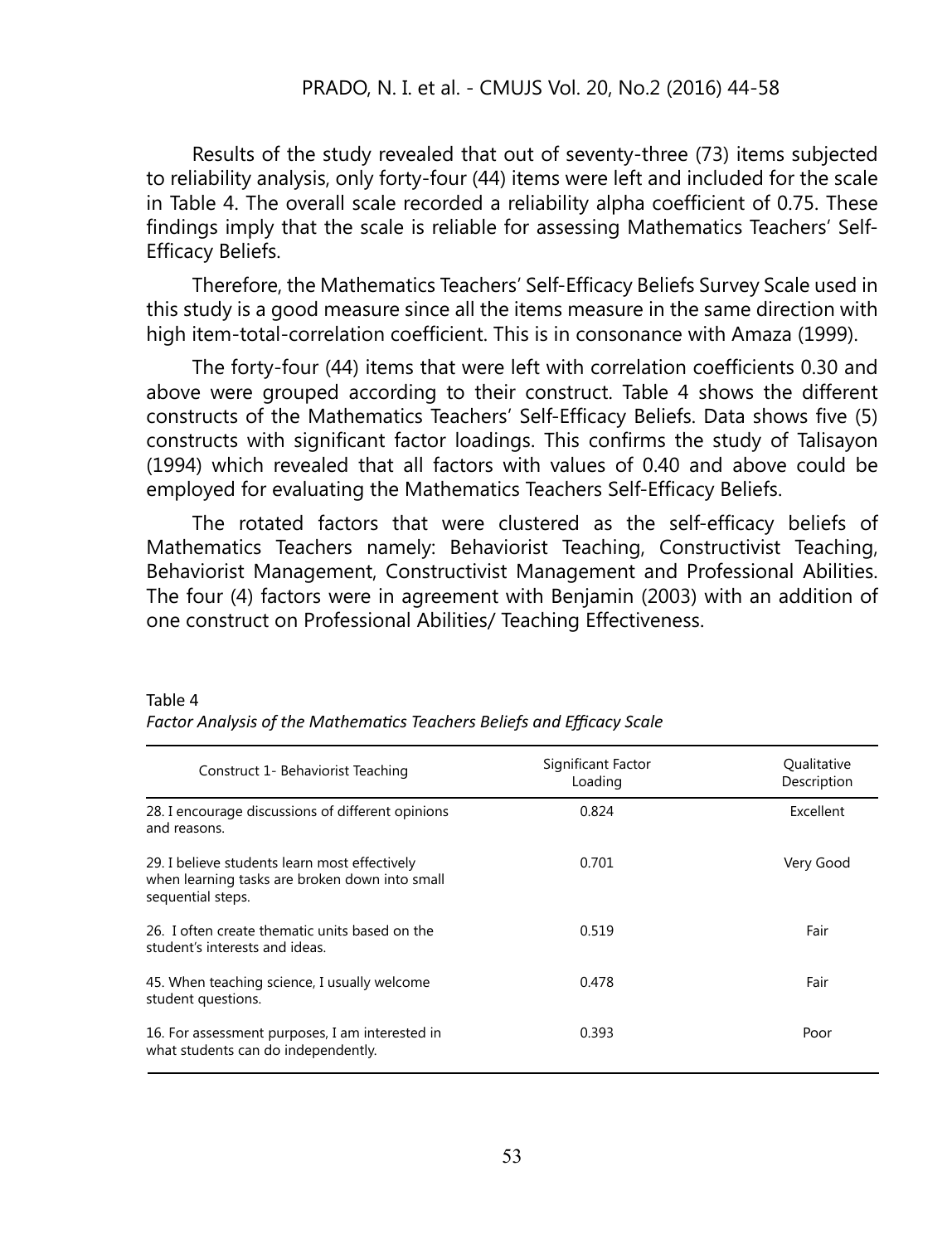| Construct 2- Constructivist Teaching                                                                                                   | Significant Factor<br>Loading | Qualitative<br>Description |  |
|----------------------------------------------------------------------------------------------------------------------------------------|-------------------------------|----------------------------|--|
| 11. I adjust my lesson plan based on results of<br>homework assignments.                                                               | 0.775                         | Excellent                  |  |
| 14. I encourage students to discuss conflicts in<br>group meetings.                                                                    | 0.605                         | Good                       |  |
| 12. I make it a priority in my classroom to give<br>students time to work together when I am not<br>directing them.                    | 0.495                         | Fair                       |  |
| 13. I encourage students to solve internal<br>problems independently when doing group work.                                            | 0.486                         | Fair                       |  |
| 25. When rules don't work, I change the rules<br>based on my professional judgment.                                                    | 0.416                         | Poor                       |  |
| Construct 3- Behaviorist Management                                                                                                    | Significant Factor<br>Loading | Qualitative<br>Description |  |
| 24. It is more important for students to learn to<br>obey rules than to make their own decisions.                                      | 0.651                         | Very Good                  |  |
| 31. It is more effective to provide students with<br>the information they need to know, rather than<br>encouraging them to experiment. | 0.588                         | Good                       |  |
| 42. I wonder if I have the necessary skills to teach<br>mathematics.                                                                   | 0.579                         | Good                       |  |
| 10. I believe students learn best when there is<br>fixed schedule                                                                      | 0.548                         | Fair                       |  |
| Construct 4- Constructivist Management                                                                                                 | Significant Factor<br>Loading | Qualitative<br>Description |  |
| 18. I invite parents to volunteer in or visit my<br>classroom almost any time.                                                         | 0.788                         | Excellent                  |  |
| 19. I prefer to assess students informally through<br>observations and conferences.                                                    | 0.619                         | Good                       |  |
| 22. I encourage parents to follow up on classroom<br>activities with students at home.                                                 | 0.446                         | Poor                       |  |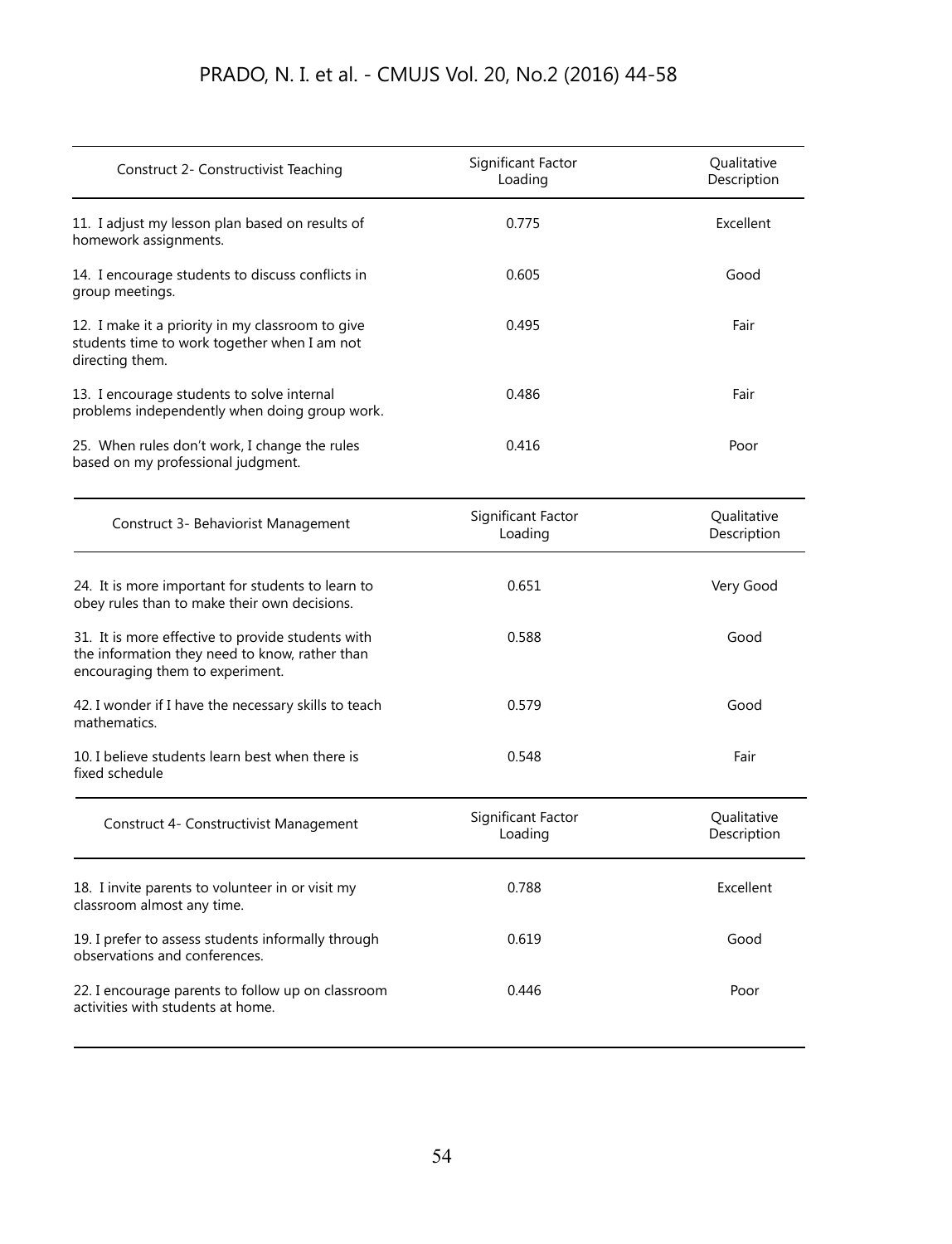| Construct 5- Professional Abilities/ Teaching<br><b>Effectiveness</b>                                                    |                                                                | Significant Factor<br>Loading                             | Qualitative<br>Description                       |                                         |
|--------------------------------------------------------------------------------------------------------------------------|----------------------------------------------------------------|-----------------------------------------------------------|--------------------------------------------------|-----------------------------------------|
| 38. I am not very effective in monitoring<br>mathematics experiments.                                                    |                                                                | 0.781                                                     | Excellent                                        |                                         |
| 39. If students are underachieving in mathematics,<br>it is most likely due to ineffective teaching.                     |                                                                | 0.608                                                     | Good                                             |                                         |
| 43. Effectiveness in mathematics teaching has<br>little influence on the achievement of students<br>with low motivation. |                                                                | 0.564                                                     | Good                                             |                                         |
| 40. I generally teach mathematics ineffectively.                                                                         |                                                                | 0.502                                                     | Fair                                             |                                         |
| Legend:                                                                                                                  | Factor Loading<br>0.71 Above<br>$0.63 - 0.70$<br>$0.55 - 0.62$ | Qualitative Description<br>Excellent<br>Very Good<br>Good | Factor Loading<br>$0.45 - 0.54$<br>$0.32 - 0.44$ | Qualitative Description<br>Fair<br>Poor |

This would be the basis for construct labeling. Based on the findings, the factor loadings are reliable, uni-dimensional and relevant to determine the Mathematics Teachers' self-efficacy beliefs because all the factors that emerged from the analysis were going in the same direction.

From the factor analysis of the teachers' response to self-efficacy beliefs, teachers were able to rate themselves on how they perceived their levels of professional effectiveness and were able to distinguish between the various aspects of their professional duties/work in which they felt more or less effective. The teachers in this study perceived that they were able to practice behaviorist teaching, constructivist teaching, behaviorist management, constructivist management and professional abilities/teaching effectiveness. Furthermore, the study shows that teachers have a high self-efficacy competence and professional qualities. However, the teacher had a weak sense of their effectiveness in the area of getting the most difficult students, motivating students who show low interest in school work and getting students to obey rules. Govell and Capron in Adedoyin (2010) suggested that "it is important to instill a sense of efficacy in those who are being prepared to ensure that they have the confidence to attempt to apply their knowledge when the appropriate time comes." This was also supported by Dembo and Gibson in Adedoyin (2010) that teacher's belief could affect student's learning and may influence teacher/student interactions and teachers' success in facilitating gains in student achievement.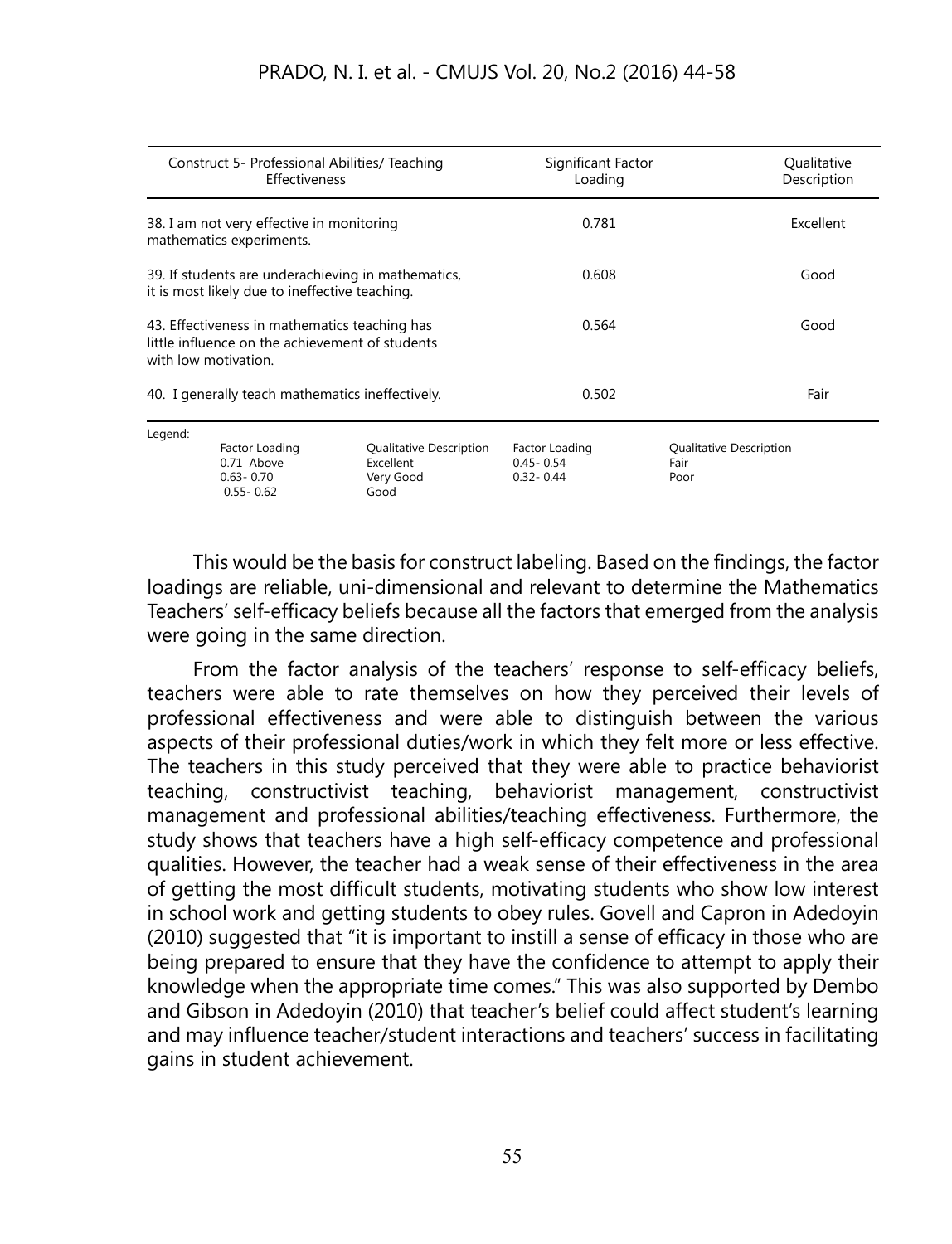#### **CONCLUSION**

In the light of the findings, mathematics teachers strongly believed on the following: the importance of establishing classroom control, good effects of reward system, implementation of classroom discipline, high parents' involvement, open communication, sequential learning, independent learning and that teachers are learners and partners of students. On the other hand, they do not espouse the following ideas on their roles: make curricular choices for students, intervene to immediately solve students' disputes, make changes of rules based on their professional judgment support students' family, teach unconscientiously, help only when asked by students, answer problems directly even if they cannot figure it our themselves, give students the responsibility to decide on their own, and the reason of the students' underachievement.

Moreover, they do not believe that effective instruction has little influence in the achievement of students with low motivation. There were five (5) constructs that emerged from the factor analysis with given values greater than one and with significant factor loadings. These were: behaviorist teaching, constructivist teaching, behaviorist management, constructivist management, and professional activities/teaching effectiveness.

#### **RECOMMENDATION**

Based on the conclusions, the study recommended that school administrators in all levels of education: elementary, secondary, tertiary and graduate levels use the Mathematics Teachers Self-Efficacy Beliefs Survey instrument since it is found to be valid and reliable. Furthermore, it is recommended that continuous evaluation be done among Mathematics Teachers to improve their performance.

A new perspective on teacher educational quality should be provided to improve the teaching effectiveness of the teachers. From the results of this study, it was observed that there were areas that the teacher's perceptions were very weak due to low factor loadings, these areas should be investigated and looked into because they have implications for student learning.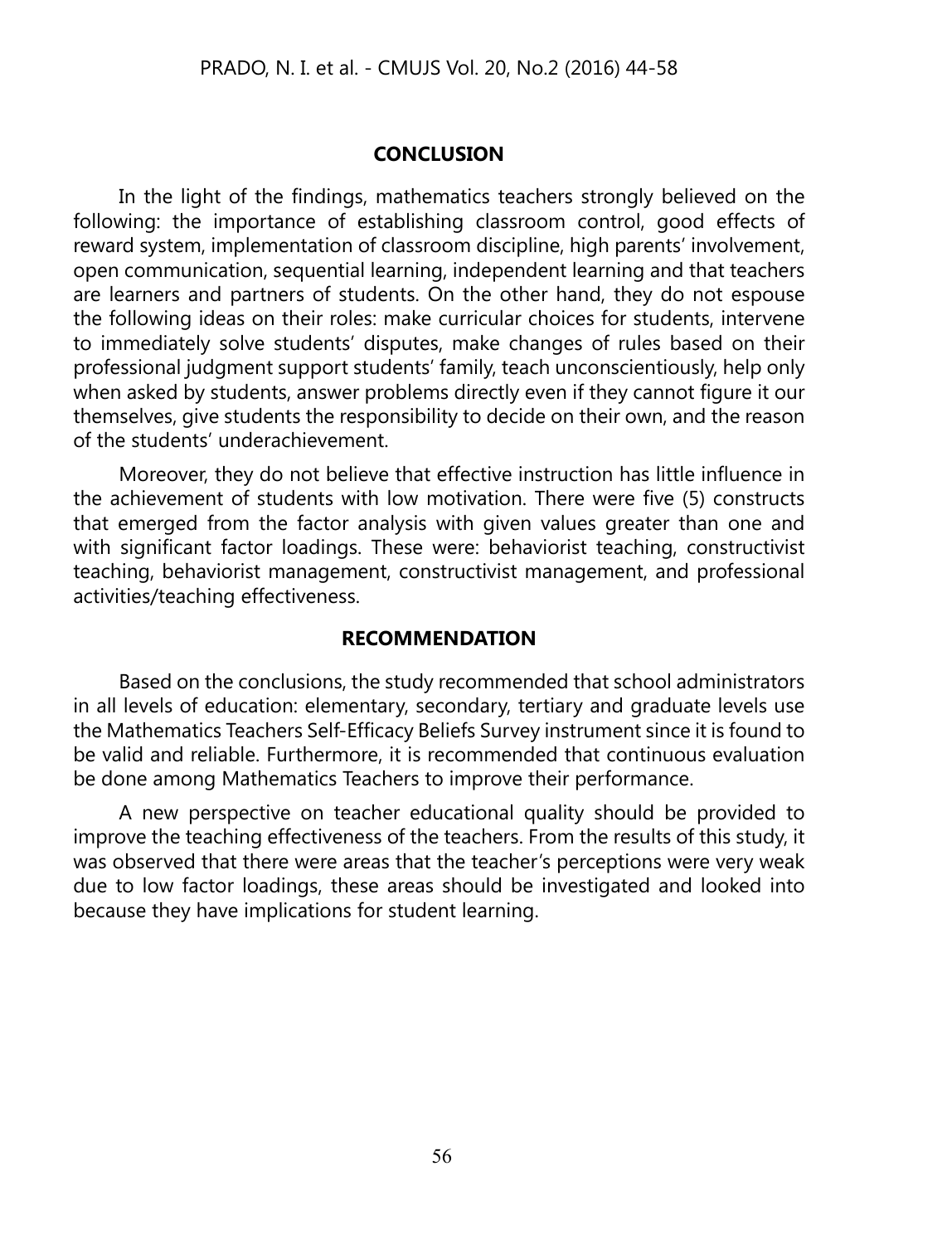#### **REFERENCES**

- Adedoyin, O.O (2010). Factor analytic study of teachers' perceptions on self-efficacy in Botswana Junior Secondary Schools: Implications for educational quality. E*uropean Journal of Educational Studies, 2*(2).
- Anderson, R.D. & Mitchener, C.P. (1994). Research in science teacher education. In D.L. Gabel (ed.), *Handbook of Research on Science Teaching and Learning.* New York: Macmillan.
- Anderson, S.L. & Betz, N.E. (2001). Sources of social self-efficacy expectations: Their measurement and relation to career development. *Journal of Vocational Academic Press. Behavior, 58*(1), 98-117.
- Ashton, P.T.(1985). Motivation and the teacher's sense of efficacy. In C. Ames & R. Ames (Eds.), *Research on Motivation in Education, 2*, 141-171.
- Bandura, A. (1986). *Social foundations of though and action: A social cognitive theory.* Englewood Cliffs, NJ: Prentice Hall.
- Bandura, A. (1995). *Self-efficacy in changing societies*. New York: Cambridge University Press.
- Benjamin, J. (2003). *A follow-up study of teacher's beliefs: A psychometric investigation of the instrument and its educational implications.* Mansfield.
- Furinghetti, F. (2007). Teacher Ed through the History of mathematics educational studies in mathematics.
- Guilford, J.P. (1954). *Psychometric methods* (2nd ed.). New York: McGraw-Hill.
- Harms, B.M. & Knobloch, N.A. (2007). *Pre-service Teachers' Motivation and Leadership Behaviors Related to Career Choice.*
- Henson, R.K. (2001). Teacher self-efficacy: Substantive implications and measurement dilemmas. *Keynote address given at the annual meeting of the Educational Research Exchange, Texas A&M University, College Station, Texas.*
- Herrington, T. & Cockcroft, B. (1992). The ideal teacher. *Austrian Mathematics Teachers, 48*(1), 4-7.
- Kaplan, R.G. (1991). Teacher beliefs and practices: A Square peg in a square hole. *Proceeding in the Annual Meeting of the North American Chapter of the International Group for the Psychology of Mathematics Education.* Blacksburg, VA.
- Martin, N.K. & Yin, Z. (1997). *Attitudes and beliefs regarding classroom management style: Difference between male and female teachers.* Paper presented at the Annual Meeting of the Southwest Educational Research Association.